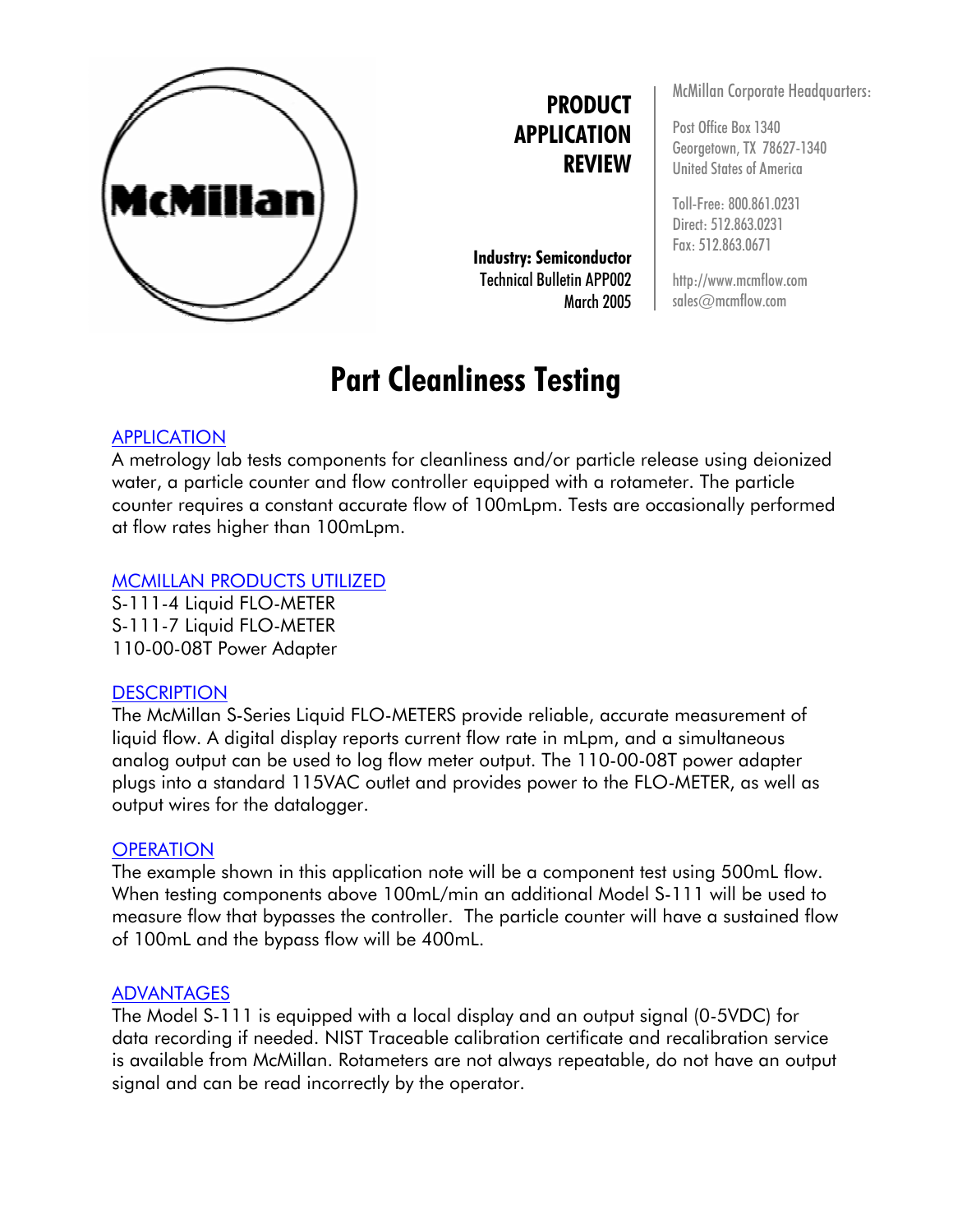*APP002-Part Cleanliness Testing, continued…* 

# **DIAGRAMS**

Figure 1 illustrates the flow path of the fluid system. Figure 2 illustrates the wiring of the system.